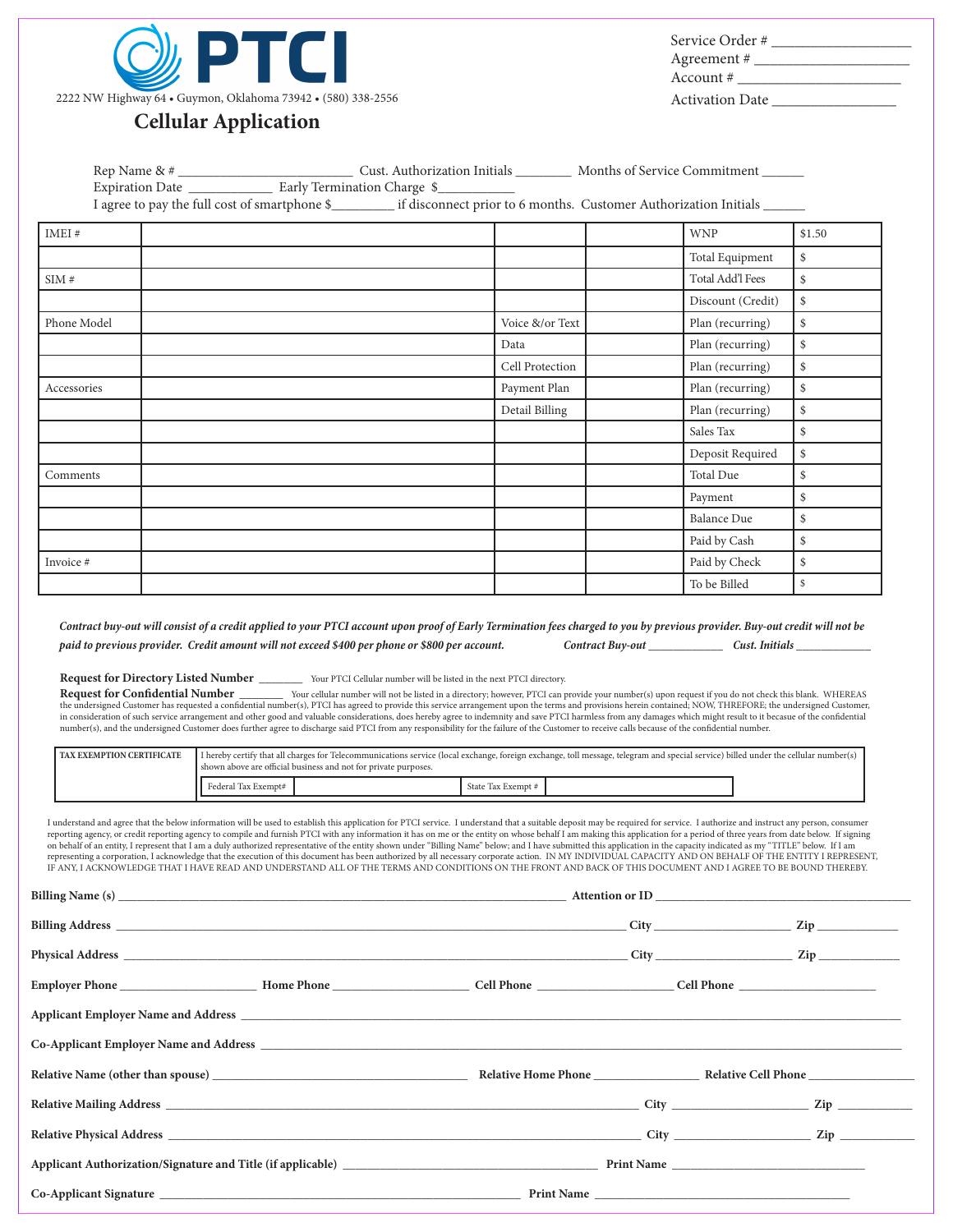| <b>Terms and Conditions</b><br><b>Billing Name (s)</b>                                                                                               | <b>Activation Date</b><br>Account # |
|------------------------------------------------------------------------------------------------------------------------------------------------------|-------------------------------------|
| Agreement#                                                                                                                                           |                                     |
| I understand that in the event of a service-impacting change or situation, PTCI may send text messages<br><b>CELLULAR</b>                            |                                     |
| to communicate with end-users.                                                                                                                       | <b>Customer Initials</b>            |
| You are responsible for paying PTCI for cellular airtime charges; SMS and data usage, including cellular services used on other cellular systems     |                                     |
| not covered by your plan, including international roamer charges; recurring monthly access, if any; optional features; any toll charges              |                                     |
| resulting from the origination of cellular calls to points outside the cellular geographical service area; and other charges or calls billed to your |                                     |
| cellular number. Due to delayed reporting between carriers, wireless usage may be billed in a subsequent month; this usage will be charged           |                                     |
| as if used in the month billed. You accept responsibility for incoming calls to your cellular telephone from the time that you respond to the        |                                     |
| calls. There is a minimum charge for each connected call. Airtime is billed in increments. Actual airtime usage is rounded up to the next            |                                     |

increment for billing purposes. PTCI reserves the right to increase any and all rates upon thirty (30) day notice to you. You may elect to change your plan to another generally available rate plan of PTCI at any time during the term of this Agreement. To qualify for plans, ½ of billable usage must be from PTCI's Oklahoma Panhandle service area. Provider's service is limited to authorized User only, is nontransferable and may not be resold. **Customer Initials** 

PTCI reserves the right to adjust the cell data speed and/or data plan of **PTCI Unlimited Data** subscribers who exceed 100 GB of usage on a given cell number within a 30-day period/bill cycle.

**Provide email address for excessive usage notice: \_\_\_\_\_\_\_\_\_\_\_\_\_\_\_\_\_\_\_\_\_\_\_\_\_\_\_\_\_\_\_\_\_\_\_\_\_\_\_\_\_\_\_\_\_\_ Customer Initials \_\_\_\_\_\_\_\_\_\_\_\_**

PTCI will turn off cell data on all phones on the **PTCI No Overage Data Plan** once the data limit has been reached. **30 GB One Phone | 60 GB share up to Four Devices | 120 GB share up to Six Devices | 200 GB share up to Six Devices | 500 GB share up to Ten Devices** Data will be reinstated on the 12<sup>th</sup> of each month for Cycle 2 billing or the 27<sup>th</sup> for Cycle 1 billing. Customer will not have the option to add data to the plan once the data limit has been reached. However, you may upgrade your data plan at any time.

### **Customer Initials \_\_\_\_\_\_\_\_\_\_\_\_**

PTCI is not responsible for the installation, operation, quality of transmission or maintenance of your cellular telephone. Service may be temporarily interrupted, delayed or otherwise limited due to 1) transmission limitations caused by atmospheric and other conditions 2) the availability of radio frequency channels 3) systems capacity limitations 4) coordination with adjacent cellular service providers; 5) equipment modifications, upgrades, relocations, failures, repair, and/or similar activities and; 6) negligence of PTCI. PTCI, therefore, assumes no duty to provide uninterrupted service to you or your authorized user. PTCI shall have no liability, and no credits shall be given to any of the abovereferenced conductions arising from interruptions, delays or failures in transmission as well as 1) our negligent or willful act; 2: the failure of equipment or service not provided through PTCI facilities and 3) acts of God, fire, riots, government authorities or other causes beyond the control of PTCI. You agree the liability of PTCI, if any for interruptions, delays and failures in transmission of service (service problems) to you, whether caused by the negligence of PTCI, or otherwise is hereby limited to the allowance of a credit in the form of an adjustment for no more than the charges billed by PTCI to you for cellular service for the period during which the service problem occurred, except that no credit shall be given for recurring monthly charges, if any for a service problem of fewer than 24 hours duration. No credit shall exceed the cellular service charges billed for the period during which the service problem occurred. PTCI has the right to require that credits be applied for upon written request and to deny any request for credit for an alleged service problem where the evidence of such problem is inconclusive, or the request is otherwise unwarranted or insufficient. Except as provided above, you hereby agree that PTCI shall not be liable for, and shall be held harmless by you from and against, and you agree to indemnify PTCI for any and all claims and damages, of any kind, including specifically special or consequential damages, arising out of the use of any service and/or equipment provided under this contract, as well as any damages arising out of or attributed directly or indirectly, to service problems. You understand that for an additional fee, speakerphone equipment is available from numerous sources. This service enables you to use your cellular telephone without holding the receiver, thereby allowing you to use both hands while operating your motor vehicle.

## **AN EXPLANATION OF YOUR FIRST BILL**

The activation fee. The cost of the month's access until the end of the month (prorated). The cost of next month's access according to your account. The cost of the Service Plan. Other applicable charges.

## **WHAT HAPPENS IF YOU PAY LATE?**

Bills not paid by the specified date on the bill may be subject to a late fee. Bills not paid by the suspension date of the next month will be disconnected from the system. Service will be reconnected only after payment of the full amount due plus a reconnection fee (if the account has expired past 30 days) to cover the large administrative expenses of this deactivation/reactivation process. Customers who pay late will very likely lose access for those days. We do not make exceptions for this. If you mailed a check late and found your account suspended, you must provide a credit card for immediate reactivation. The check we receive will serve as a credit towards the following period. Communications that the check is in the mail will be ignored. Unpaid accounts past 30 days will result in account suspension. Unpaid accounts after 60-days will result in account termination. Suspension results in deactivating your account until payment has been received. Termination results in completely deleting your record. Suspension generally lasts a month or so until the system administrators 'clean up' these accounts, meaning termination. There is no set period for such maintenance. To reactivate a terminated account, you must apply for an account as you did initially, and you must repay an activation fee. Customers who reactivate suspended accounts will ultimately pay for the period the account was suspended up to 30 days, even though you were not able to access the account as an additional penalty for paying late. Customers who fail to pay for services rendered will be referred to a collection agency or legal action.

### **INSUFFICIENT OR BAD CHECKS**

Returned checks will result in immediate account suspension. To reactivate, you will incur a check charge and a reconnect fee. We may also require that you pay in cash for future payments.

## **TAXES**

Except for the amount, if any, of state and local tax stated on the front page of this document, the prices set forth herein are exclusive of any amount for federal, state and/or local excise, sales, use, property, retailer's occupation or similar taxes. If any such excluded tax is determined to be applicable, then you shall pay to PTCI the full amount of any such tax by the specified date on the bill.

## **CREDIT INFORMATION AND DEPOSITS**

You consent to PTCI's disclosure of account information to or from credit reporting agencies, credit bureaus, private credit reporting associations, or to or from other providers of services. At any time, PTCI may require you to make a suitable deposit to be held by PTCI, and you hereby grant PTCI a security interest in such deposit, to secure the payment of all sums due hereunder as well as the performance of all other obligations you may have to PTCI whether now existing or hereafter arising, interest in the amount of that rate required by state law will be paid on your cash deposit for the period during which is held by PTCI. Upon termination of service, PTCI may apply your deposit (and any interest accrued thereon) against your bill or any other amount you owe PTCI.

By signing below, I acknowledge that I have read and understand the terms and conditions herein.

**Applicant Signature \_\_\_\_\_\_\_\_\_\_\_\_\_\_\_\_\_\_\_\_\_\_\_\_\_\_\_\_ Print Name \_\_\_\_\_\_\_\_\_\_\_\_\_\_\_\_\_\_\_\_\_\_\_\_\_\_\_\_\_\_\_**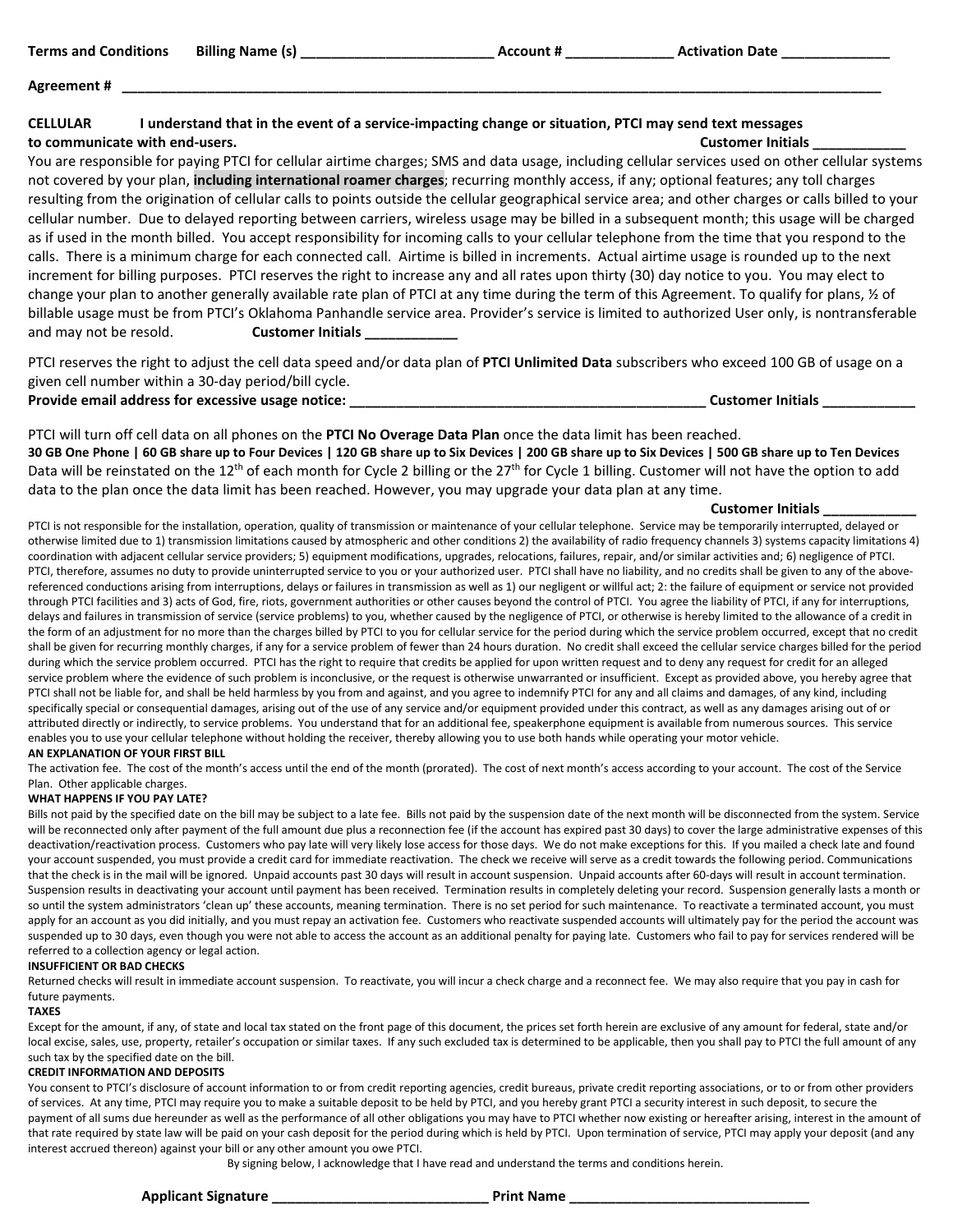# **PTCI Payment Plan Options**

## **OPTION 1 iPhone Advance Plan for minimum of 12 months \$\_\_\_\_\_\_\_\_\_\_\_/month Cost of device at time of purchase \$\_\_\_\_\_\_\_\_\_\_\_**

**iPhone Advance Plan:** Applies to upgrade on plan. Upgrade does not include same generation model iPhone. Does not guarantee monthly payment amount, phone selection, or service plan rates. Contingent upon product availability. Not transferable. Plan requires trade in of current device in good, working condition. Credit approval required. Zero down payment and low monthly payments are available to our most creditworthy customers; amounts for others will vary. Monthly payments exclude taxes. Upon completion of 12-month iPhone Advance term, customer will continue to pay monthly payment, purchase, return, or trade in the device. Must remain on qualifying service plan and in good standing for duration of plan. Early termination of iPhone Advance Plan/service: Remaining payments on plan will be due immediately, and requires device return or payment of purchase option device price. Early termination of Advance Plan/service: If customer leaves PTCI before 12 payments are made on this plan, customer must pay for the total cost of the phone (this is the phone's cost minus trade-in at time of purchase), MINUS total of all monthly payments already made.

## **OPTION 2 Trade-in Plan for 24 months \$\_\_\_\_\_\_\_\_\_\_\_/month Cost of device at time of purchase \$\_\_\_\_\_\_\_\_\_\_\_**

**Trade-in Plan:** Plan requires trade in of current device in good, working condition. Credit approval required. Zero down payment and low monthly payments are available to our most creditworthy customers; amounts for others will vary. Monthly payments exclude taxes. Upon completion of 24-month Trade-in term, customer will own the phone. Must remain on qualifying service plan and in good standing for duration of plan. Early termination of Trade-in Plan/service: If customer leaves PTCI before 24 payments are made on this plan, customer must pay for the total cost of the phone (this is the phone's cost minus trade-in at time of purchase), MINUS total of all monthly payments already made.

> **Your returned device must power on and off or has no significant damage as determined by PTCI and must have all password-protected security features (e.g. Find My iPhone) turned off.**

## **iPad Payment Plan for \_\_\_\_\_\_\_\_\_\_\_\_\_\_\_ months \$\_\_\_\_\_\_\_\_\_\_\_/month Cost of device at time of purchase \$\_\_\_\_\_\_\_\_\_\_\_**

**iPad Payment Plan:** Credit approval required. Zero down payment and low monthly payments are available to our most creditworthy customers; amounts for others will vary. Monthly payments exclude taxes. Upon completion of 12/24-month payment plan term, customer will own the iPad. Must remain on qualifying service plan and in good standing for duration of plan. Early termination of iPad payment plan: Remaining payments on plan will be due immediately. Early termination of Payment Plan/service: If customer leaves PTCI before 12/24 payments are made on this plan, customer must pay for the total cost of the iPad (this is the iPad's cost, MINUS total of all monthly payments already made).

|                                                 | $Account \#$                                      |
|-------------------------------------------------|---------------------------------------------------|
|                                                 |                                                   |
| Email <u>__________________________________</u> |                                                   |
|                                                 |                                                   |
|                                                 | Office Information: Make and Model Phone Value \$ |